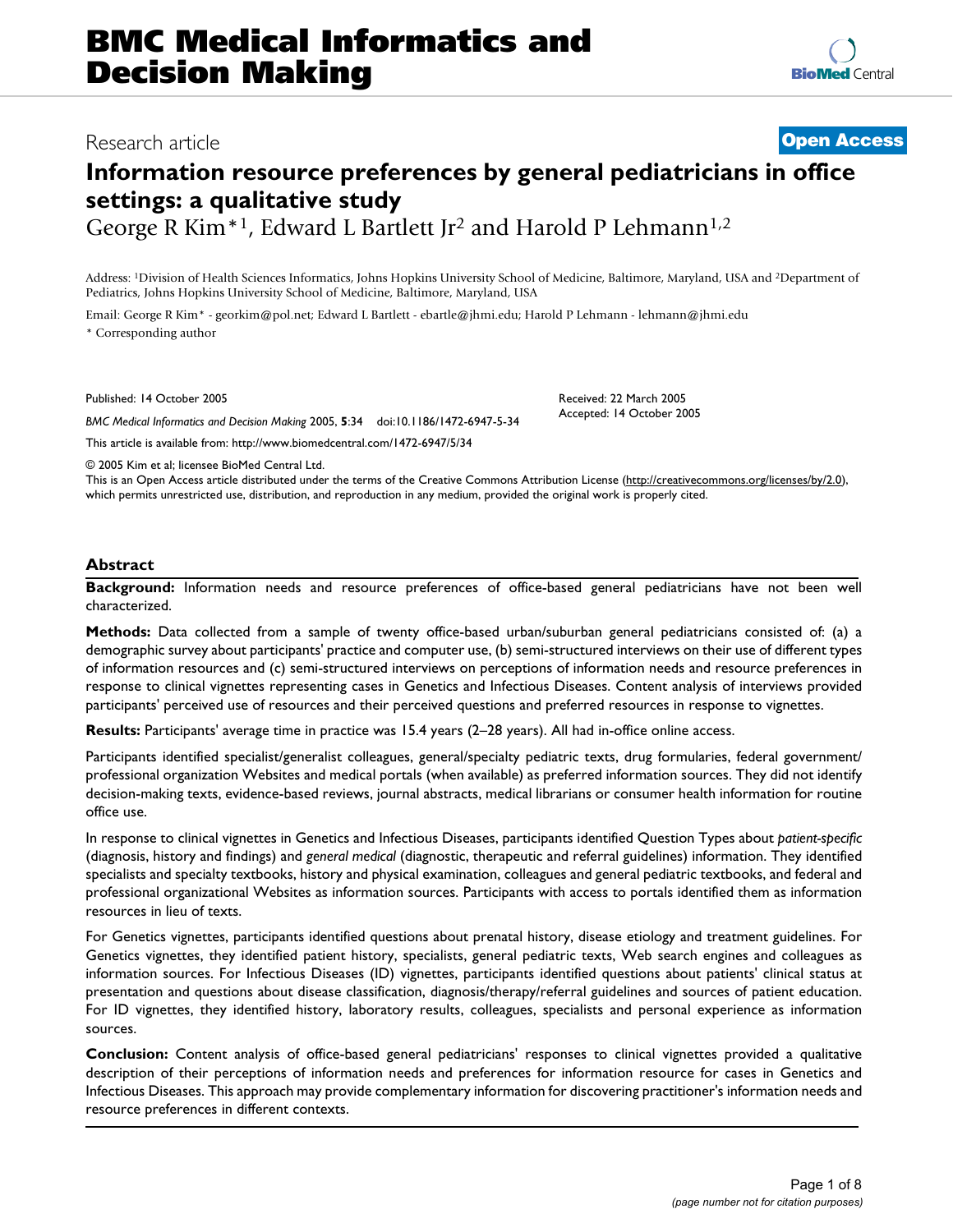# **Background**

Information behaviors of pediatricians have been examined in different clinical environments: in general patient care at an academic medical center [1,2], in neonatal intensive care [3] and in hospital on-call care [4], and as part of a subset of practitioners caring for patients in a broader age range [5]. Collectively, these studies demonstrate distinctions in information resource preferences by pediatric practitioners in different clinical environments. A systematic review of information seeking behaviors of physicians in general [6] found wide variation of information resource preferences, distributed among colleagues, text sources and electronic databases, from which the authors inferred a need for further categorization of information needs and resources.

Published studies on pediatricians' information use have focused on hospital-based practitioners and house staff, although most pediatricians practice in office settings, away from medical libraries, librarians and hospital-based specialists [7]. Office-based practitioners have perspectives distinct from hospital-based practitioners that may influence their information needs and resource preferences. Among these perspectives may be practical constraints, such as the need to transport (rather than manage) unstable patients or the cost and space needed to maintain onsite repositories of information.

In contrast to these constraints has been the increasing adoption of information and communication technologies (ICT) into practice [8]. In addition to patient management tools such as electronic medical records (EMRs), electronic prescribing and secure messaging, pediatric practitioners have a growing number of traditional and new electronic knowledge resources available by subscription and for free, from medical center libraries [9,10], government agencies [11], professional organizations [12] and medical publishers. With increasing availability of telemedicine services [13] and marketing of inpatient specialty services as "product" [14], the information environment of the academic medical center is expanding to include community physicians' offices.

Domain competencies for US pediatricians have traditionally been defined by formal training curricula and board certification [15], but information management competencies linked to professional certification maintenance for continuous professional development (CPD) [16] and evidence-based practice improvement [17] are evolving. The day-to-day management of knowledge and incorporation of evidence into care have not been well defined [18] and are part of an informal practitioner curriculum [19], based on personal experience, availability and reputations of resources and local organizational cultures [20] that may influence what is and is not used.

This pilot study explores information needs and resource preferences of (a) a characterized group of practitioners (general pediatricians) within (b) a characterized clinical workflow (office-based practice) for (c) problems in characterized domains (genetics and infectious diseases) using short clinical vignettes. Vignettes [21] have been used to teach and evaluate problem-solving skills and to elicit practitioners' information needs [22]. Their advantages include cost effectiveness and case-mix control for new or rare conditions. Genetics and Infectious Diseases were chosen as two representative domains in which pediatricians receive formal training and clinical experience.

In this study, we explore several questions:

• Can vignettes be used to elicit information needs and resource preferences from a group of practitioners with common attributes, clinical environments and patient problems?

• What are information needs and resource preferences of office-based general pediatricians, and are there commonalities with pediatricians in other settings?

# **Methods**

#### *Design*

We conducted semi-structured interviews of twenty officebased general pediatricians to elicit their: (a) demographic and computer use data, (b) verbalized uses of specified information resources and (c) "think aloud" perceptions of questions and identification of information resource preferences in response to short vignettes representing clinical cases in genetics and infectious diseases. This study was approved by the appropriate institutional review board.

## *Setting*

Participants were interviewed individually by telephone by one of the authors (GRK).

## *Subjects*

A sample of twenty general pediatricians was recruited from urban/suburban office-based practices responding to general calls for subjects through two professional pediatric group newsletters (Winter-Spring 2004), through hospital pediatric department and joint community practice affiliations and through direct telephone/e-mail solicitation. Participants were enrolled by telephone.

## *Vignette creation*

Sixteen short vignettes [See Additional file 1] representing hypothetical patients with problems in Genetics (8) or Infectious Diseases (8) were created to provide a variety of cases reflecting different combinations of familiarity, acuity and information problem (diagnosis or therapy) to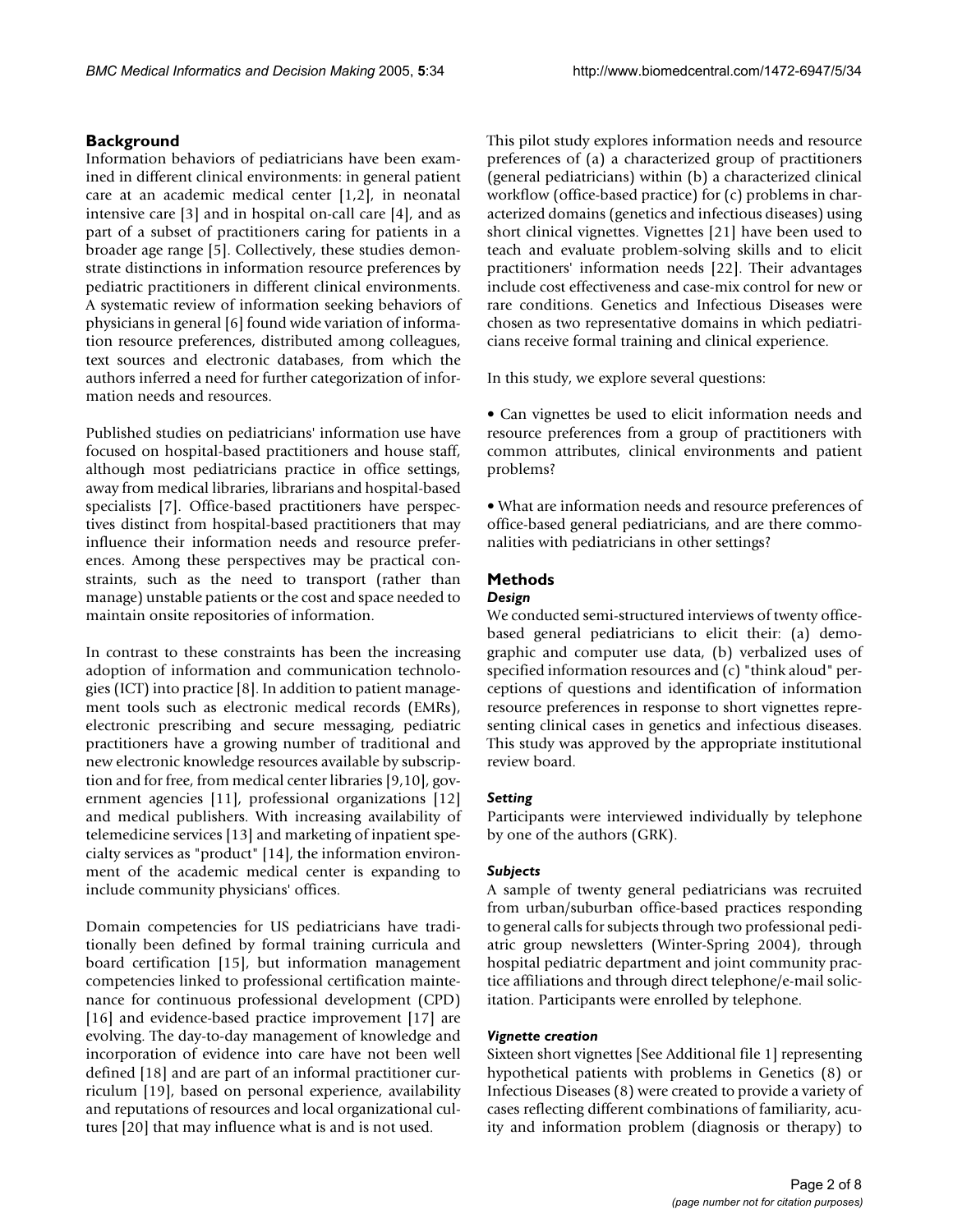general pediatricians. Domain experts in general pediatrics reviewed all vignettes (GRK, ELB, HPL) for presentation.

#### *Data collection*

The vignettes were randomized into non-repeating sequential groups of four vignettes and presented to participants by telephone in a standardized fashion. Participants' verbal responses were recorded and transcribed immediately post-interview for content analysis. Interviews lasted approximately 30 minutes each. One participant was replaced after it was discovered post-interview that the audio recorder had malfunctioned.

For each of the twenty participants, after a standard introduction to the study and consent, data was collected in a continuous three-part fashion:

1. In response to each of four sequential, randomized vignettes, the participant was asked to state perceptions of the questions presented by the vignette and how s/he would approach the problems in a "think-aloud" fashion [23], indicating information resources that s/he would consult in managing or approach the vignette. For each information resource indicated, the participant was asked what s/he would do if the resource consulted did not have the answer, until the problem was "resolved".

2. In response to a list of medical and pediatric information resources, the participant was asked to state the types of questions, problems or information needs for which s/ he would use each resource type.

3. Information about demographics (practice type, years in practice, computer and Internet availability) was elicited.

#### *Data analysis*

Demographic information was tabulated for descriptive analysis [see Results: Demographics].

Indicated use of specific information resource types and their relative frequencies of indicated use (using the participant-resource pair as the unit of analysis) were tabulated for descriptive analysis [see Additional file 2 and Results: Information resources survey].

Transcribed responses to vignettes were coded consecutively according to the constant comparison method using open coding [24] to identify questions and information resources using the participant-vignette pair as the unit of analysis. Content analysis of interview transcripts was performed (GRK, HPL) using a combination of open-source software (AnSWR [25] from the Centers for Disease Control and Prevention) and desktop relational database/ spreadsheet tools. Discrepancies were resolved through discussion (GRK, ELB).

Codes representing questions perceived from vignettes were sorted into nine categories forming two broad categories of Question Types about patient-specific and general medical information [see Additional file 3]. Question Types involving general medical knowledge were mapped to the closest entity from a published taxonomy of Generic Questions [26]. Codes representing information resource preferences were sorted into Information Resource Types describing patient-specific and general medical information sources [see Additional file 4]. Relative frequencies of perceived Question Types [see Additional file 5] and identified Information Resource preferences for all vignettes and for vignettes according to domain (genetics or infectious diseases) [see Additional file 6] were tabulated [see Results: Responses to vignettes].

#### *Validation*

Validation of the results was by member-checking. A summary of the results [see Results] was presented to all participants with a 90% return. All returns concurred with the summary.

#### **Results**

#### *Demographics*

#### *Participants and work environments*

Twenty pediatricians (11 male, 9 female) in urban/suburban pediatric practice participated. Average time in practice was 15.4 yrs (range 2–28 yrs, median 17 years (male mean 17.5 yrs, median 19 yrs; female mean 12.7 yrs, median 16 yrs; t-test NS)). Twelve participants classified their practices as private practice, 4 as managed care and 4 as free clinic/federally qualified health center. All 20 classified their clinical work as general pediatrics, with 7 adding adolescent medicine, 2 adding adult medicine and 1 adding developmental pediatrics. Thirteen worked in private offices, 4 in multiple specialty settings, 2 in multi-site clinics and 1 in an expanded urgent care (with limited well child care).

#### *Information resources and computer availability*

All participants shared office computers with Internet access in clinical areas. All had billing functions performed by separate computer systems. Twelve had access to a private networked computer, 10 used handheld computers, 6 had wireless access, 4 had mobile computers and 4 used electronic prescribing. Three used an EMR, 4 had access to an EMR that provided read-only capability. Three used computers in consultation rooms. Two had computers for other projects (research and patient education). Twelve had the capability to communicate with their patients by e-mail, but only 2 did so more than very rarely.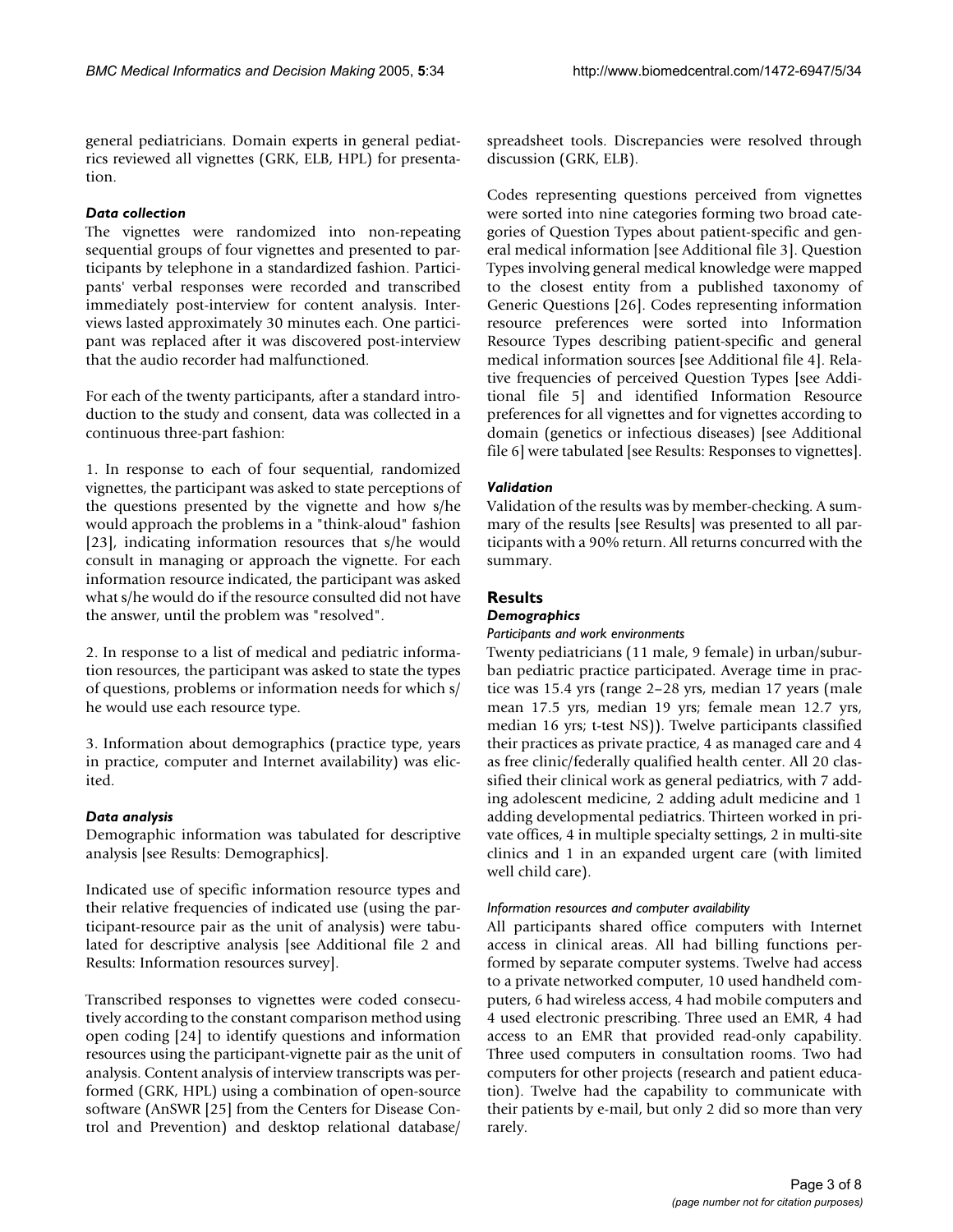#### *Information resources survey*

#### *Frequently and rarely identified resources*

The most frequently identified resources were specialists, generalist colleagues and general pediatric texts, followed by drug formularies and specialty textbooks. Professional organization and federal health Websites (in particular the American Academy of Pediatrics and the Centers for Disease Control and Prevention) were identified as sources of guidelines and other information. When commercial medical portals were available (usually through institutional affiliation), they were frequently identified as a consulted information resource.

Resources rarely or not identified as sources of information in the office included: algorithmic/flow-chart decision-making texts, evidence-based medical reviews, medical journal abstracts, medical librarians or consumer health information. Several participants identified evidence-based medicine resources for specific problems or for self-education.

#### *Identified uses of resources*

Pediatric handbooks (such as the Harriet Lane Handbook [27]) were identified for drug dosing, cardiology information (electrocardiogram interpretation, blood pressure/ pulse normal values) and disease-specific protocols. General pediatric texts were identified as first resources for resolving differential diagnosis and management questions, for general review and for self-education. Specialty texts were identified for domain-specific questions, with infectious disease (AAP Red Book [28]), genetics (Smith's Recognizable Patterns of Human Malformation [29]) and dermatology resources identified most frequently. Formularies were identified for questions on drug dosages, adverse reactions, packaging information, and for general information about drugs with which a participant had little or no experience. Guidelines and organizational policy statements, in particular those from the American Academy of Pediatrics [30], were identified for questions on disease management, for continuing education and for reference in policy-making.

Generalist colleagues were identified for confirmation of findings and for discussion of diagnostic and management decisions. Specialists were identified as information resources in anticipation of referral. Contact with generalist colleagues was usually face-to-face (in the office) while contact with specialists was via telephone and with a person or institution with which the participant had prior interaction or contact through an established referral network.

The CDC Travel Health Website [31] was the most frequently identified online resource for current immunization and travel health information. The CDC Website [11]

was also identified for general immunization information. The American Academy of Pediatrics general Website [12] was identified for policy statements, current professional news and consumer health information. Commercial medical portals, when available, were identified in lieu of print textbooks.

#### *Responses to vignettes*

#### *Frequently perceived question types Patient-specific question types*

Collectively, patient-specific Question Types regarding details about history, findings (symptoms, signs, test results), diagnosis, and treatment plans were the most frequently perceived, followed by Question Types regarding current patient state (stability, general appearance/condition), social support and patient/family understanding of a condition. Participants also perceived pragmatic questions about legal and insurance issues regarding minors in non-custodial care.

Patient-specific questions about maternal, prenatal and birth history were perceived more frequently in response to Genetics vignettes and questions about patients' appearance/condition were perceived more frequently in Infectious Disease vignettes.

#### *General medical question types*

Collectively, general medical Question Types regarding etiology, and treatment/diagnosis guidelines for a condition were the most frequently perceived.

General medical questions about disease etiology occurred more frequently in response to Genetics vignettes and questions about diagnosis/referral criteria and disease classification were perceived more frequently in Infectious Disease vignettes.

Most general medical Question Types posed by participants had correspondences to Generic Medical Questions in the taxonomy developed by Ely et al [26], however, there were two for which there were no explicit matches:

• "What are the classifications of a disease?" (to decide on an approach to management):

• "...what type of sickle cell [the patient] has, if he has SS [a type of sickle cell disease] or one of the more favorable ones..."

- "...what type of school failure, is it in one area, speech?"
- "What is available treatment?" (to locate new and uncommon resources):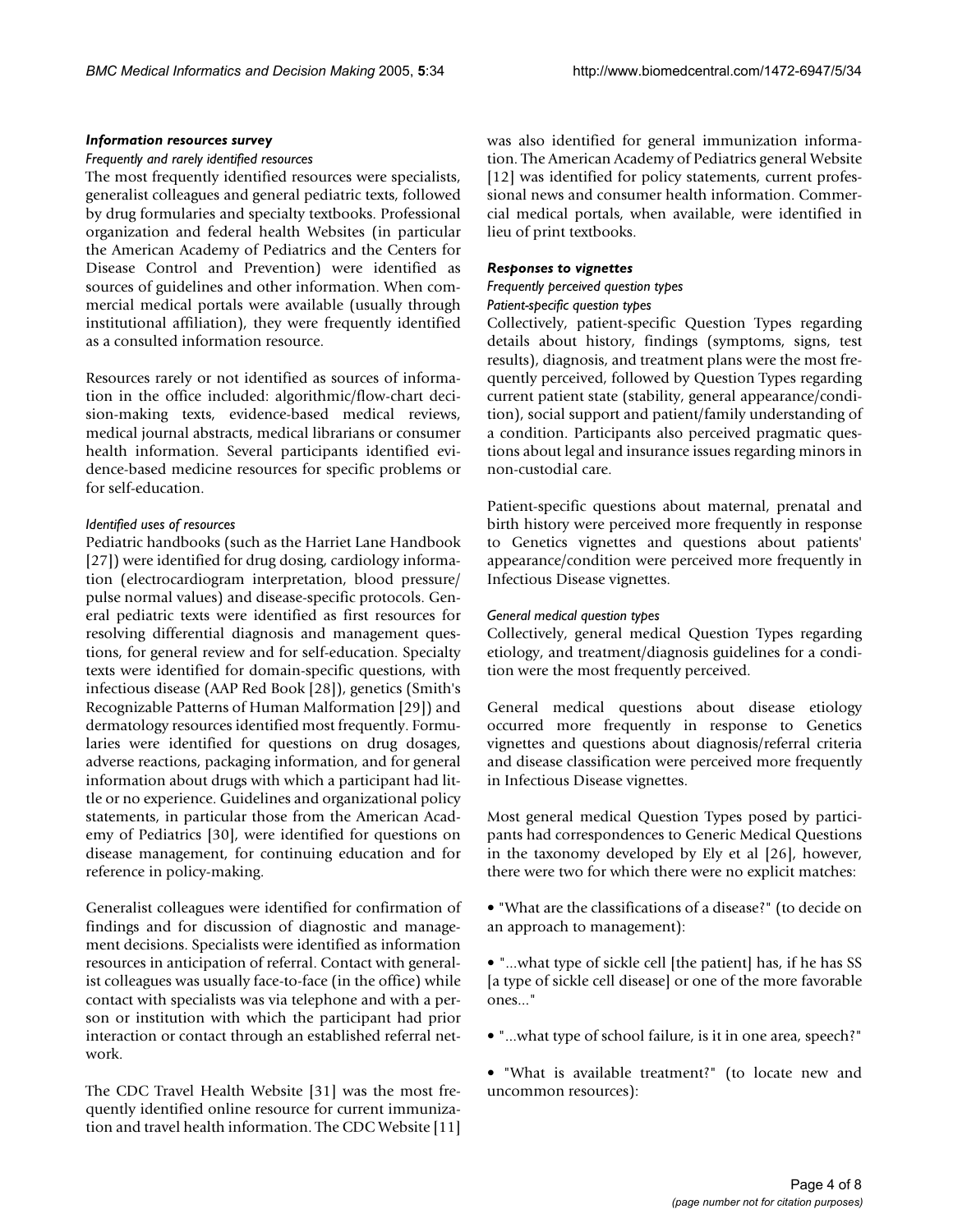• "...what treatments are available, what's experimental? If it exists, where is it provided? Would [the patient] qualify for participation in a study?"

• "What is the latest therapy available for patients with a disease X?"

#### *Frequently identified information resources*

Collectively, specialists were the most frequently identified Information Resource Type. They were also the most frequently identified last resource when an answer could not otherwise be found.

#### *Patient-specific resources*

The most frequently identified patient-specific resources were patient history and examination, followed records from and communication with previous providers and institutions (inpatient hospital or nursery), which were similar for both Genetics and Infectious Diseases vignettes.

#### *General medical resources*

After specialists, the most frequently identified general medical resources were specialty and general pediatric texts and colleagues (pediatric generalists), although participants with access to medical portals indicated them as resources in lieu of texts. Participants also identified Web search engines, guidelines from professional organizations (American Academy of Pediatrics) and local institutions (hospitals, social services, health departments, schools).

For Genetics vignettes, genetic specialists, dysmorphology texts/atlases and genetic databases (Online Mendelian Inheritance in Man (OMIM) [32]) were more frequently identified than for Infectious Diseases vignettes, for which specialists in infectious disease and other domains, infectious disease texts and guidelines (in particular the AAP Red Book), federal and local government resources (CDC Website and local health departments, schools and social services) and their own experience and training were more frequently identified.

# **Discussion**

## *Emerging model*

The information process of physicians in patient care has been described as iterations of inquiries/interventions (history, examination, diagnostic testing, treatment) and responses to updates of a patient's clinical status and/or a practitioner's information state [33]. Parallel to this process is the process by which decisions are made about further inquiries/interventions, for which the practitioner may need to consult external resources [34].

Practitioners anticipate information needs by organizing and maintaining "personal information collections, defined as subsets of... information...that individuals [build] conceptually and physically over time" [35], including "sources and channels...that can be located again easily." These preferences follow a principle of "least effort" [36], in which selection of resources (tools) are optimized to meet needs (jobs) in terms of the effort and cost to maintain and use them.

Characterization of such collections and their use by practitioners may be helpful on several fronts. First, it can help plan placement of resources to promote their effective use. It has recently been suggested that the way to promote evidence-based medical practice is to promote information management [37]. Second, it may help to determine practitioner training needs (knowing what questions to ask and what resources to use) in problems of new awareness. A recent systematic review [38] suggests that the longer physicians are practice, the greater their need for quality improvement interventions. Third, it may help practitioners develop and maintain situational awareness (SA) of information as it relates to patient care, practice improvement and professional development. SA of clinical information has been described within an intensive care unit (ICU) [39], but not within physician offices. Lastly, it may help determine factors that influence practitioners to use specific resource types.

#### *Participants' information needs*

In response to vignettes, patient-specific questions focused on patient history, examination and management. General medical questions focused on etiology, diagnostic/therapeutic management and guidelines. For Genetics vignettes, participants perceived questions about disease etiology more frequently than for Infectious Disease vignettes, for which they perceived questions about diagnostic and referral guidelines, disease classification and sources of patient education materials.

In comparison to an analysis of patient care questions asked at an academic medical center (AMC), the officebased (OB) participants perceived a higher relative frequency of questions about diagnosis and no questions about drugs. Reasons to explain this may include: 1) the OB group used hypothetical patients whereas the AMCderived group used actual patients, 2) the OB group used only outpatient settings (where patient diagnoses are usually not known prior to the encounter) whereas more than half (58.8%) of the AMC-derived questions were generated from inpatient settings (where patients' admitting diagnoses are known), 3) the OB group used hypothetical encounters (where details of therapy may not be specified), whereas the AMC-derived group used actual patient cases and 4) the vignettes elicited questions about hypo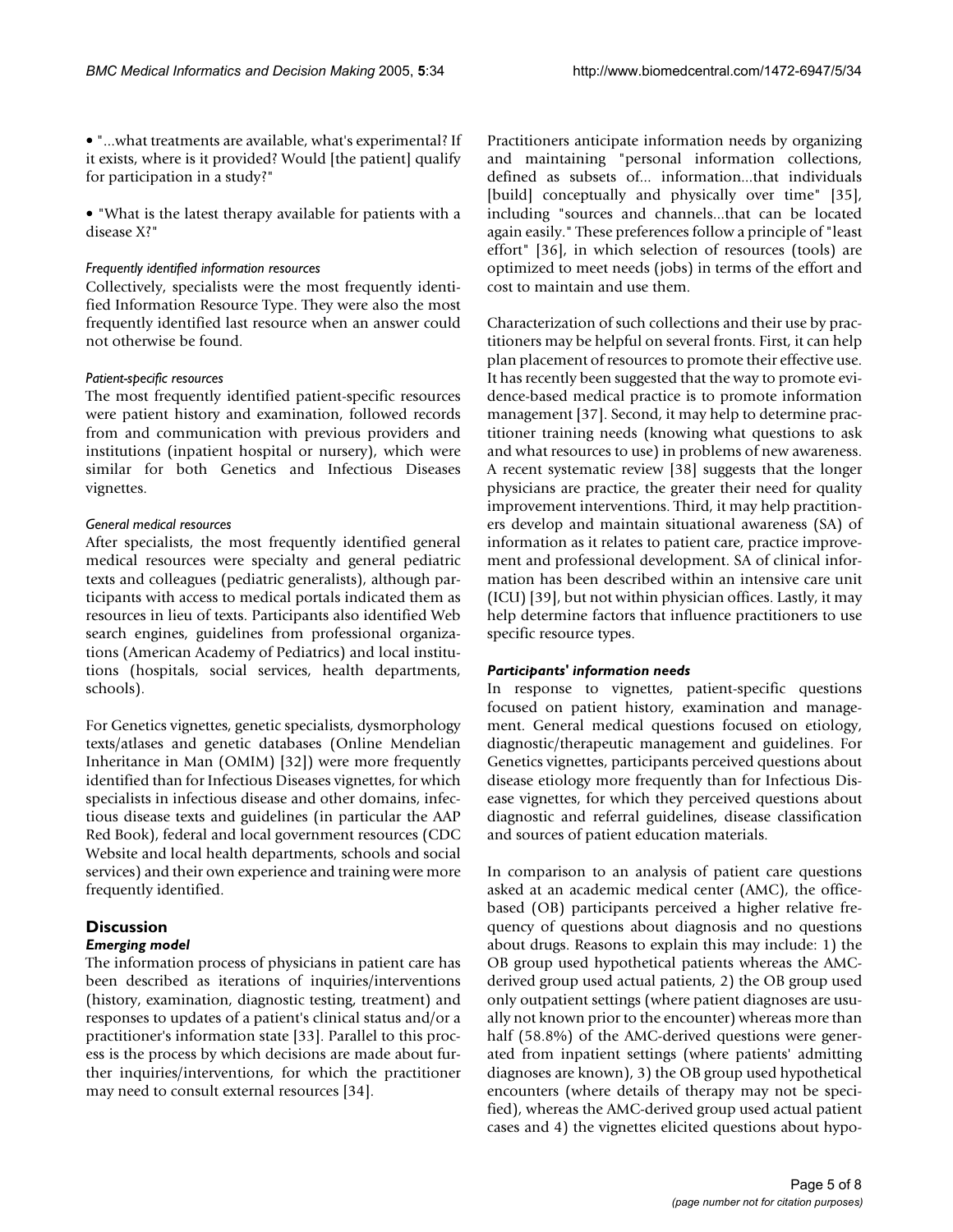thetical cases in genetics and infectious diseases, whereas the AMC-derived questions came from patients from a number of different domains.

#### *Question taxonomies*

As noted in the AMC study of pediatricians' questions, the participants' questions fell within a few Generic Questions from the taxonomy derived from ethnographic observation of family practitioners. Interestingly, participants perceived two Question Types that did not have specific matches within the taxonomy: questions about disease classifications and about sources of the best and latest care for a disease. One suggestion that has been made is that pediatricians may have different information needs from family practitioners [1].

To express information needs of a group of practitioners, a question taxonomy should: a) match their *perspectives* (Example: parenteral nutrition and intravenous fluids are largely inpatient, not outpatient objects), the *inventory* (of objects/relationships) relevant to that perspective (Example: nutrition and immunizations may be therapy, but are not drugs) and the *granularity* (of knowledge) needed (Example: parenteral nutrition, infant formula and breastfeeding are distinct and important forms of nutrition) to express concepts and information needs easily and clearly [40]. The Generic Question taxonomy, while important, may not sufficiently express the practical information needs of pediatricians.

#### *Participants' information resources*

Within the context of Genetics and Infectious Diseases (as represented in these vignettes), participants identified a relatively small, but common set of defined resource types (general and specialty pediatric texts, generalist colleagues). They named a few specific, trusted online resources, although some were comfortable with "open" Web searching. They identified trusted and established sources of specialty care (frequently through a medical center), reachable by phone.

In comparison to AMC pediatricians, office-based general pediatricians have similar resource preferences, but also identified community resources, including the patient's family and social environment (school, etc.). Participants identified specific Websites (CDC, AAP) and medical portals when available (through academic affiliations) as trusted sources. In contrast to AMC-defined roles of "faculty" and "resident," participants identified in-office colleagues as informal consultants and specialists (by phone) as formal consultants. Specialists were frequently identified as "last" resource if an answer could not otherwise be found.

#### *The use of vignettes*

The described use of vignettes can generate a description of information resource use, but it does not provide information on what users actually do. It also does not provide information on barriers to pursuing answers to questions. It is not intended to supplant other methods of discovering information needs (such as surveys, interviews and ethnographic observations), but as a way of exploring information needs and resource preferences in a flexible and low-cost fashion. It may be useful in "fine-tuning" exploration of information needs and resource preferences:

• Vignettes about rare or new conditions may be used to identify practitioners' unrecognized information needs and/or to guide the development and deployment of new information resources to fulfill needs

• Vignettes about new morbidities may be used to identify the unrecognized practitioner information needs and/or to guide the development of practitioner education and awareness programs

In addition to the qualitative frequency analyses described in this paper, exploratory factor analysis of the results may be used to discover categories of resources that may help determine their selection by practitioners in different circumstances (using a Hierarchy of Abstraction Model [41]).

## **Conclusion**

Using content analysis of semi-structured responses to short clinical vignettes in the domains of genetics and infectious diseases, we have explored information needs and resource preferences of office-based general pediatricians. This approach yielded descriptive information that demonstrates commonalities and distinctions with other studies on the information needs of general pediatricians.

## **Competing interests**

The author(s) declare that they have no competing interests.

## **Authors' contributions**

GRK participated in the design of the study and obtaining IRB approval, developed the vignettes and questionnaire, organized agreement on attribute assignments, recruited participants, interviewed the participants, coded transcripts (simple, axial and selective), and drafted the manuscript. ELB participated in the design of the study and obtaining IRB approval, tested the vignettes and reviewed the questionnaire and reviewed the manuscript. HPL participated in the design of the study and obtaining IRB approval, helped in the development of vignettes and questionnaire, participated in agreement on attribute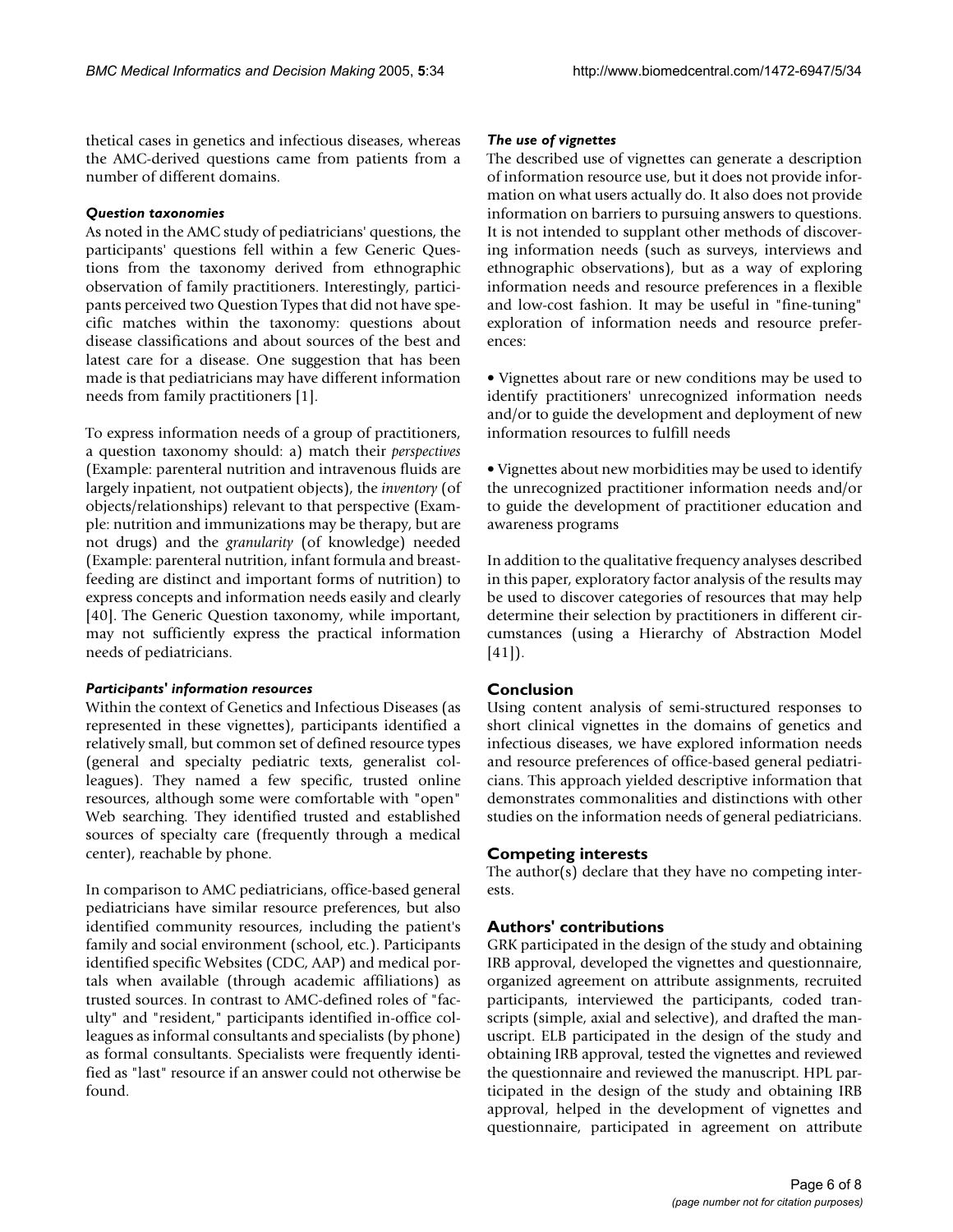assignments, participated in coding of transcripts and reviewed the manuscript. All authors read and approved the final manuscript.

# **Additional material**

## **Additional file 1**

*Vignettes used in semi-structured interviews Sixteen vignettes listed by domain (Genetics (8), Infectious Diseases(8))* Click here for file [\[http://www.biomedcentral.com/content/supplementary/1472-](http://www.biomedcentral.com/content/supplementary/1472-6947-5-34-S1.doc) 6947-5-34-S1.doc]

## **Additional file 2**

*Information resource survey Relative frequency of resource use identified by participants. Cited uses of specific resources* Click here for file [\[http://www.biomedcentral.com/content/supplementary/1472-](http://www.biomedcentral.com/content/supplementary/1472-6947-5-34-S2.doc) 6947-5-34-S2.doc]

## **Additional file 3**

*Question types perceived in vignettes Patient-specific and general medical question types perceived by participants in response to vignettes with closest match of general medical question types to Generic Question taxonomy [26]*

Click here for file

[\[http://www.biomedcentral.com/content/supplementary/1472-](http://www.biomedcentral.com/content/supplementary/1472-6947-5-34-S3.doc) 6947-5-34-S3.doc]

# **Additional file 4**

*Information resource preferences identified in vignettes Patient-specific and general medical information resources identified by participants in response to vignettes* Click here for file

[\[http://www.biomedcentral.com/content/supplementary/1472-](http://www.biomedcentral.com/content/supplementary/1472-6947-5-34-S4.doc) 6947-5-34-S4.doc]

# **Additional file 5**

*Frequency of perceived question types in vignettes Patient-specific and general medical question types perceived by participants in response to vignettes according to frequency of report*

Click here for file

[\[http://www.biomedcentral.com/content/supplementary/1472-](http://www.biomedcentral.com/content/supplementary/1472-6947-5-34-S5.doc) 6947-5-34-S5.doc]

## **Additional file 6**

*Frequency of identified information resource preferences in vignettes Information resources identified by participants in response to vignettes according to frequency of report (for all vignettes and for vignettes by domain)*

Click here for file

[\[http://www.biomedcentral.com/content/supplementary/1472-](http://www.biomedcentral.com/content/supplementary/1472-6947-5-34-S6.doc) 6947-5-34-S6.doc]

## **Acknowledgements**

This study was funded by NLM Training Grant T15-LM07452-01. We acknowledge aid in recruitment from the American Academy of Pediatrics Steering Committee on Clinical Information Technology (SCOCIT) and the Maryland Chapter, the Johns Hopkins Community Physicians and the

Howard University Department of Pediatrics. We also acknowledge the pediatricians who donated time and expertise as participants in this project.

#### **References**

- 1. D'Alessandro DM, Kreiter CD, Peterson MW, Kingsley P, Johnson-West J: **[An analysis of patient care questions asked by pedia](http://www.ncbi.nlm.nih.gov/entrez/query.fcgi?cmd=Retrieve&db=PubMed&dopt=Abstract&list_uids=14731097)[tricians at an academic medical center.](http://www.ncbi.nlm.nih.gov/entrez/query.fcgi?cmd=Retrieve&db=PubMed&dopt=Abstract&list_uids=14731097)** *Ambul Pediatr* 2004, **4(1):**18-23.
- 2. D'Alessandro DM, Kreiter CD, Peterson MW: **[An evaluation of](http://www.ncbi.nlm.nih.gov/entrez/query.fcgi?cmd=Retrieve&db=PubMed&dopt=Abstract&list_uids=14702450) [information-seeking behaviors of general pediatricians.](http://www.ncbi.nlm.nih.gov/entrez/query.fcgi?cmd=Retrieve&db=PubMed&dopt=Abstract&list_uids=14702450)** *Pediatrics* 2004, **113(1 Pt 1):**64-9.
- 3. Brown PJ, Borowitz SM, Novicoff W: **[Information exchange in](http://www.ncbi.nlm.nih.gov/entrez/query.fcgi?cmd=Retrieve&db=PubMed&dopt=Abstract&list_uids=15135753) [the NICU: what sources of patient data do physicians prefer](http://www.ncbi.nlm.nih.gov/entrez/query.fcgi?cmd=Retrieve&db=PubMed&dopt=Abstract&list_uids=15135753) [to use?](http://www.ncbi.nlm.nih.gov/entrez/query.fcgi?cmd=Retrieve&db=PubMed&dopt=Abstract&list_uids=15135753)** *Int J Med Inform* 2004, **73(4):**349-55.
- 4. Riordan FA, Boyle EM, Phillips B: **[Best paediatric evidence; is it](http://www.ncbi.nlm.nih.gov/entrez/query.fcgi?cmd=Retrieve&db=PubMed&dopt=Abstract&list_uids=15102644) [accessible and used on-call?](http://www.ncbi.nlm.nih.gov/entrez/query.fcgi?cmd=Retrieve&db=PubMed&dopt=Abstract&list_uids=15102644)** *Arch Dis Child* 2004, **89(5):**469-71.
- 5. Woolf SH, Benson DA: **[The medical information needs of](http://www.ncbi.nlm.nih.gov/entrez/query.fcgi?cmd=Retrieve&db=PubMed&dopt=Abstract&list_uids=2790344) [internists and pediatricians at an academic medical center.](http://www.ncbi.nlm.nih.gov/entrez/query.fcgi?cmd=Retrieve&db=PubMed&dopt=Abstract&list_uids=2790344)** *Bull Med Libr Assoc* 1989, **77(4):**372-80.
- 6. Dawes M, Sampson U: **[Knowledge management in clinical prac](http://www.ncbi.nlm.nih.gov/entrez/query.fcgi?cmd=Retrieve&db=PubMed&dopt=Abstract&list_uids=12909153)[tice: a systematic review of information seeking behavior in](http://www.ncbi.nlm.nih.gov/entrez/query.fcgi?cmd=Retrieve&db=PubMed&dopt=Abstract&list_uids=12909153) [physicians.](http://www.ncbi.nlm.nih.gov/entrez/query.fcgi?cmd=Retrieve&db=PubMed&dopt=Abstract&list_uids=12909153)** *Int J Med Inform* 2003, **71(1):**9-15.
- 7. Leslie L, Rappo P, Abelson H, Jenkins RR, Sewall SR, Mulvey HJ, Alden ER, Simon JL, McChesney RW: **[Final Report of the FOPE II Pedi](http://www.ncbi.nlm.nih.gov/entrez/query.fcgi?cmd=Retrieve&db=PubMed&dopt=Abstract&list_uids=11073552)[atric Generalists of the Future Workgroup.](http://www.ncbi.nlm.nih.gov/entrez/query.fcgi?cmd=Retrieve&db=PubMed&dopt=Abstract&list_uids=11073552)** *Pediatrics* 2000, **106:**1199-1223.
- 8. American Academy of Pediatrics Division of Health Policy Research: **Periodic Survey of Fellows #51 Use of Computers and Other Technologies.** 2003 [[http://www.aap.org/research/periodicsurvey/](http://www.aap.org/research/periodicsurvey/ps51exs.htm) [ps51exs.htm\]](http://www.aap.org/research/periodicsurvey/ps51exs.htm). American Academy of Pediatrics Website [Accessed 5 July 2005]
- 9. National Library of Medicine: **National Library of Medicine Web**site. [[http://www.nlm.nih.gov\]](http://www.nlm.nih.gov). [Accessed 5 July 2005]
- 10. D'Alessandro DM: **GeneralPediatrics.com.** [\[http://www.general](http://www.generalpediatrics.com) [pediatrics.com](http://www.generalpediatrics.com)]. [Accessed 5 July 2005]
- 11. Centers for Disease Control and Prevention: **Centers for Disease** Control and Prevention Website. [[http://www.cdc.gov\]](http://www.cdc.gov). [Accessed 5 July 2005]
- 12. American Academy of Pediatrics: **American Academy of Pediatrics Website.** [[http://www.aap.org\]](http://www.aap.org). [Accessed 5 July 2005]
- 13. Callahan CW, Malone F, Estroff D, Person DA: **[Effectiveness of an](http://www.ncbi.nlm.nih.gov/entrez/query.fcgi?cmd=Retrieve&db=PubMed&dopt=Abstract&list_uids=15809396) [Internet-based store-and-forward telemedicine system for](http://www.ncbi.nlm.nih.gov/entrez/query.fcgi?cmd=Retrieve&db=PubMed&dopt=Abstract&list_uids=15809396) [pediatric subspecialty consultation.](http://www.ncbi.nlm.nih.gov/entrez/query.fcgi?cmd=Retrieve&db=PubMed&dopt=Abstract&list_uids=15809396)** *Arch Pediatr Adolesc Med* 2005, **159(4):**389-93.
- 14. Bekes CE, Dellinger RP, Brooks D, Edmondson R, Olivia CT, Parrillo JE: **[Critical care medicine as a distinct product line with sub](http://www.ncbi.nlm.nih.gov/entrez/query.fcgi?cmd=Retrieve&db=PubMed&dopt=Abstract&list_uids=15190974)[stantial financial profitability: the role of business planning.](http://www.ncbi.nlm.nih.gov/entrez/query.fcgi?cmd=Retrieve&db=PubMed&dopt=Abstract&list_uids=15190974)** *Crit Care Med* 2004, **32(5):**1207-14.
- 15. American Board of Pediatrics: **Program for Maintenance of Cer-**<br> **tification in Pediatrics (PMCP).** [http://www.abp.org]. tification in Pediatrics (PMCP). [Accessed 5 July 2005]
- 16. Sectish TC, Floriani V, Badat MC, Perelman R, Bernstein HH: **[Con](http://www.ncbi.nlm.nih.gov/entrez/query.fcgi?cmd=Retrieve&db=PubMed&dopt=Abstract&list_uids=12093961)[tinuous professional development: raising the bar for pedia](http://www.ncbi.nlm.nih.gov/entrez/query.fcgi?cmd=Retrieve&db=PubMed&dopt=Abstract&list_uids=12093961)[tricians.](http://www.ncbi.nlm.nih.gov/entrez/query.fcgi?cmd=Retrieve&db=PubMed&dopt=Abstract&list_uids=12093961)** *Pediatrics* 2002, **110(1 Pt 1):**152-6.
- 17. American Academy of Pediatrics: **eQIPP: Education in quality improvement in pediatric practice.** [[http://www.eqipp.org/\]](http://www.eqipp.org/). [Accessed 5 July 2005]
- 18. Leslie L, Rappo P, Abelson H, Jenkins RR, Sewall SR, Chesney RW, Mulvey HJ, Simon JL, Alden ER: **[Final report of the FOPE II Pedi](http://www.ncbi.nlm.nih.gov/entrez/query.fcgi?cmd=Retrieve&db=PubMed&dopt=Abstract&list_uids=11073552)[atric Generalists of the Future Workgroup.](http://www.ncbi.nlm.nih.gov/entrez/query.fcgi?cmd=Retrieve&db=PubMed&dopt=Abstract&list_uids=11073552)** *Pediatrics* 2000, **106(5):**1199-223.
- 19. Bennett N, Lockyer J, Mann K, Batty H, LaForet K, Rethans JJ, Silver I: **[Hidden curriculum in continuing medical education.](http://www.ncbi.nlm.nih.gov/entrez/query.fcgi?cmd=Retrieve&db=PubMed&dopt=Abstract&list_uids=15490546)** *J Contin Educ Health Prof* 2004, **24(3):**145-52.
- 20. Bhandari M, Montori V, Devereaux PJ, Dosanjh S, Sprague S, Guyatt GH: **[Challenges to the practice of evidence-based medicine](http://www.ncbi.nlm.nih.gov/entrez/query.fcgi?cmd=Retrieve&db=PubMed&dopt=Abstract&list_uids=14604884) [during residents' surgical training: a qualitative study using](http://www.ncbi.nlm.nih.gov/entrez/query.fcgi?cmd=Retrieve&db=PubMed&dopt=Abstract&list_uids=14604884) [grounded theory.](http://www.ncbi.nlm.nih.gov/entrez/query.fcgi?cmd=Retrieve&db=PubMed&dopt=Abstract&list_uids=14604884)** *Acad Med* 2003, **78(11):**1183-90.
- 21. Peabody JW, Luck J, Glassman P, Dresslhaus TR, Lee M: **[Compari](http://www.ncbi.nlm.nih.gov/entrez/query.fcgi?cmd=Retrieve&db=PubMed&dopt=Abstract&list_uids=10755498)son of Vignettes, Standardized Patients, and Chart Abstrac[tion: A Prospective Validation Study of 3 Methods for](http://www.ncbi.nlm.nih.gov/entrez/query.fcgi?cmd=Retrieve&db=PubMed&dopt=Abstract&list_uids=10755498) [Measuring Quality.](http://www.ncbi.nlm.nih.gov/entrez/query.fcgi?cmd=Retrieve&db=PubMed&dopt=Abstract&list_uids=10755498)** *JAMA* 2000, **283:**1715-1722.
- 22. Seol YH, Kaufman DR, Mendonca EA, Cimino JJ, Johnson SB: **[Sce](http://www.ncbi.nlm.nih.gov/entrez/query.fcgi?cmd=Retrieve&db=PubMed&dopt=Abstract&list_uids=15360824)[nario-based assessment of physicians' information needs.](http://www.ncbi.nlm.nih.gov/entrez/query.fcgi?cmd=Retrieve&db=PubMed&dopt=Abstract&list_uids=15360824)** *Medinfo* 2004, **11(Pt 1):**306-10.